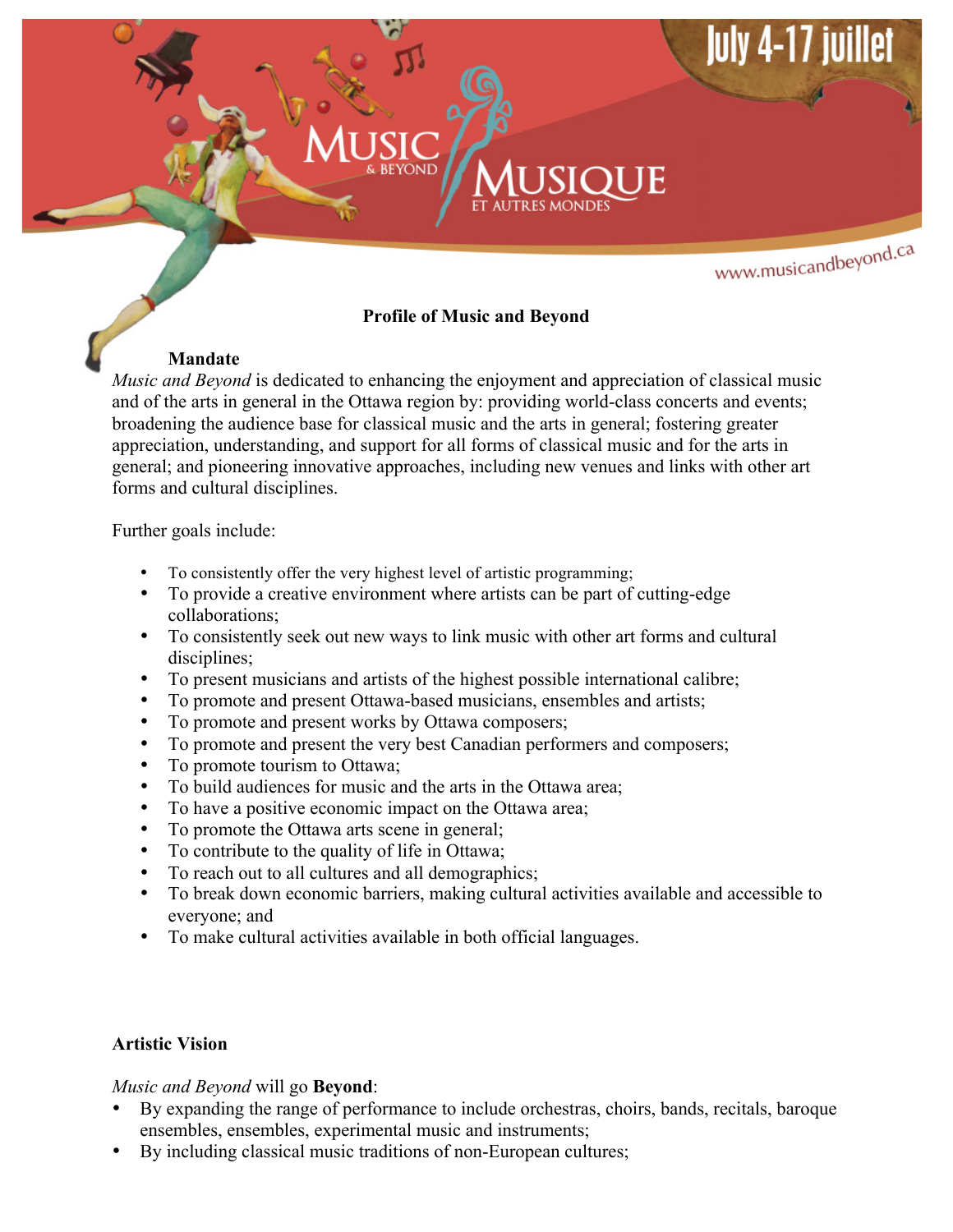- By exploring the intimate relations between music and other art forms and cultural disciplines;
- By illustrating how throughout the ages and in different cultures and civilizations music has been central to defining and expressing the human condition;
- By reaching out to new audiences, involving the public, stimulating music education, and engaging the young;
- By encouraging the next generation of musicians, composers; and other artists;
- By encouraging the creation of new works, especially composers from the Ottawa region;
- By seeking new and interesting venues and performance spaces in which to present music and other artistic and cultural activities
- By presenting beyond the central core of Ottawa, so that people in outlying regions can have access to our presentations;
- By seeking out new partnerships, experiments, and ideas.

### **History of Music and Beyond**

# *I do not hide that, in recent years, I have considered Music and Beyond the most creative and interesting classical festival in the country.*

# - Christophe Huss, Le Devoir

*Music and Beyond* is a classical music and multi-disciplinary arts festival that was founded in 2010 and takes place in Ottawa each July. The festival presents classical music in all formations including orchestras, choirs, bands, wind ensembles, recitals and small ensembles and pursues links with other art forms and cultural disciplines including visual art, drama, poetry, dance, comedy, architecture, science, law, history, circus, food and wine, and even yoga. A major part of its mandate is building new audiences for music and the arts, with a special emphasis on young people.

*Music and Beyond* is dedicated to enhancing the enjoyment and appreciation of classical music and of the arts in general by: providing world-class concerts and events; broadening the audience base for classical music and the arts in general; fostering greater appreciation, understanding, and support for all forms of classical music and for the arts in general; and pioneering innovative approaches, including new venues and links with other art forms and cultural disciplines.

In its first ten seasons, *Music and Beyond* has presented a total of over 800 concerts and events, as well as over 3,800 "mini-concerts". The festival has presented some of Ottawa, Canada and the world's greatest musicians, artists, performers and writers including legendary sopranos Kathleen Battle, Measha Brueggergosman and Emma Kirkby; world-renowned actor Christopher Plummer; saxophone superstar Branford Marsalis; conductor and harpsichordist Trevor Pinnock; pianists Garrick Ohlsson, Chilly Gonzales, Peter Serkin, Janina Fialkowska, Gregory Charles, Jan Lisiecki and Menahem Pressler; one of the world's great tenors, Ben Heppner; violinists Sarah Chang, William Preucil, Rachel Barton Pine, Marc Djokic, Alexandre Da Costa, Martin Chalifour, Jonathan Crow and Mayumi Seiler; the Emerson, Borodin, Kronos, Auryn, Jupiter, Bennewitz, Fine Arts and New Orford string quartets; the world's top piano trio, the Vienna Piano Trio; Milos, considered by most critics to be the world's hottest guitarist; the Theatre of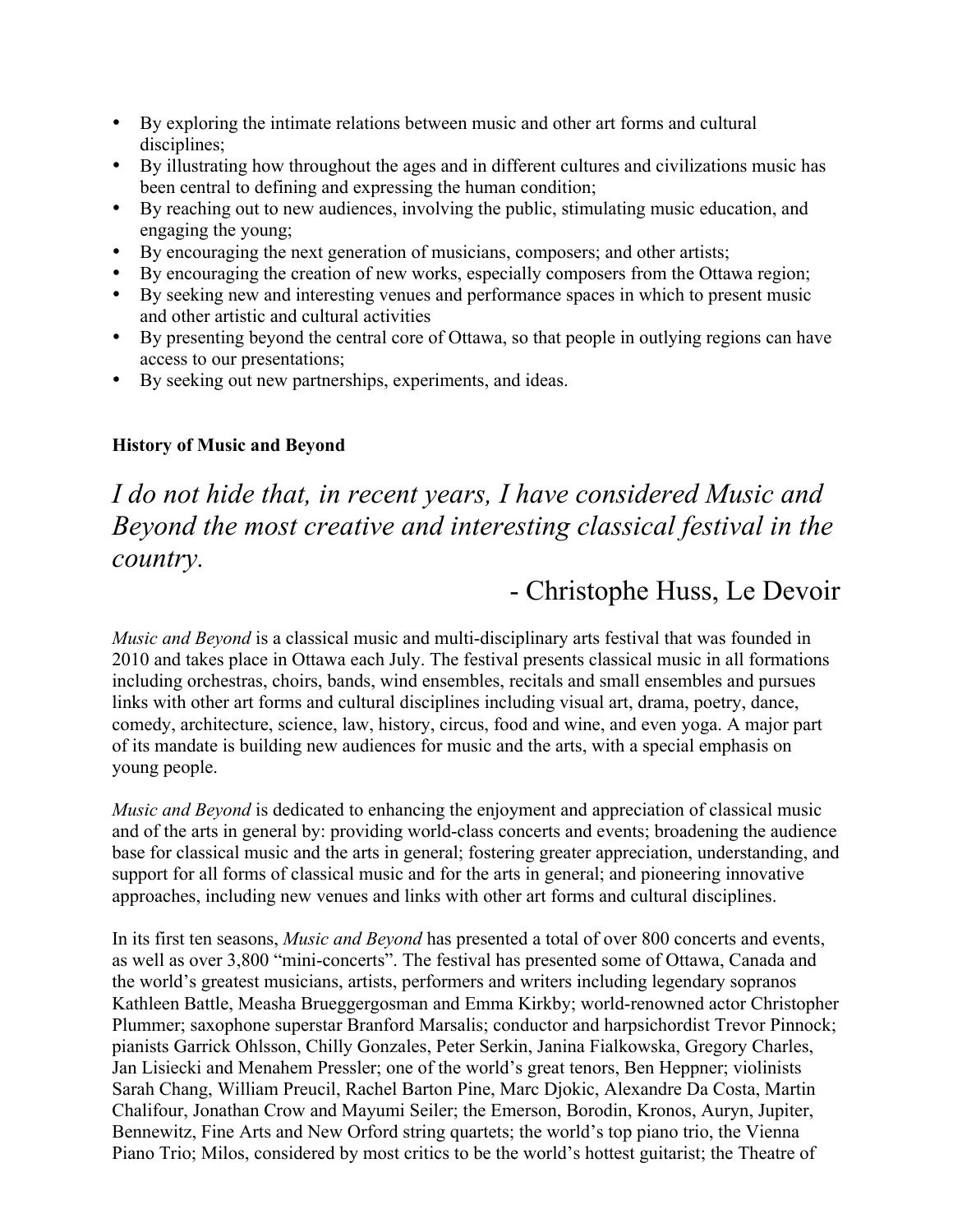Early Music; John Rutter; the Canadian Brass; jazz pianist Oliver Jones; rock musician and classical violinist Sam Roberts; internationally renowned writers (and music fans) Vikram Seth, Sean Michaels and Peter Robinson; musical comedians P.D.Q. Bach and Igudesman & Joo; Chanticleer; the Hilliard Ensemble; the National Arts Centre Orchestra, I Musici de Montréal, Thirteen Strings and Les Violons du Roy. The festival has always had a strong commitment to Ottawa musicians, composers and other artists.

From the very beginning, *Music and Beyond* has gone "beyond" in many different ways. Each year, the festival seeks as many ways as possible to combine music with a broad range of art forms and cultural activities. We have produced many events that link the visual arts with music. The most dramatic of these were our National Gallery Soirées, held in 2015 and 2017, where we filled the National Gallery of Canada with over 150 short performances throughout the entire building, matching the art of each gallery with music. These events each attracted over 1,400 people, and drew media coverage from across Canada. Many people commented that they were among the best cultural events they had been to in their entire lives and many people suggested to us that we repeat them. We have presented similar events at the Canadian Museum of Nature (Music and Nature),the Diefenbunker (Music of the Cold War), the Cumberland Museum, the Canada Science and Technology Building and Saunders Farm. On several occasions, we have presented an event called "Inspired by Music" which has showcased the work of 10-12 living visual artists, linking their paintings with music.

The festival goes well beyond music and visual art. Christopher Plummer, one of the very greatest actors of our time, spent three months creating a show on "Shakespeare and Music" with Artistic Director Julian Armour especially for *Music and Beyond*. This show attracted people from many parts of North America. Acclaimed jazz pianist Oliver Jones made a rare appearance linking classical and jazz, and was joined by the young prodigy Daniel Clarke Bouchard. Branford Marsalis offered a very special concert where he performed classical music and jazz together for the very first time in his career. We have held four "Tango Soirée" evenings with music, dance, food, wine, photographs and visual art. One of North America's great architects, Douglas Cardinal, presented a whole evening linking music and architecture, complete with live performances of music that inspired some of his greatest masterpieces. We created a whole show especially for *Music and Beyond* that linked music and magic and featured the well-known Ottawa based magician Chris Pilsworth. We have held performances on a ship, travelling up and down the Rideau Canal, celebrating Ottawa's UNESCO World Heritage Site. Igudesman and Joo, arguably the funniest comedy team in the classical music world (with millions of YouTube views from every part of the world) brought even greater international attention to *Music and Beyond* and kept the audience in stitches all evening. San Francisco's Chanticleer, the world's top male chorus, packed the house and had such a good time at the festival that they immediately re-booked for 2016. Sam Roberts, undoubtedly one of the hottest names in popular music in Canada made his first-ever public appearance playing classical violin. Among the greatest successes in the history of the festival were collaborations with Montreal's Cirque Fantastic for a production called "Circus and Music". Canada's Chief Justice, Beverley McLachlin hosted three evenings on Music and Law in 2015, 2016 and 2019 that explored the legal problems of the great composers. 12 of the Music and Law episodes were videoed and released in July, 2020. Another major highlight of the festival was a 16-performance run of the dazzling Hebei Acrobatic Troupe in their first-ever North American appearance.

A major part of *Music and Beyond*'s mandate is to reach out to young people, finding different ways to introduce them to music and the arts and, as well, involving Ottawa's very finest young performers in transformational performance opportunities. Over the last eight years, young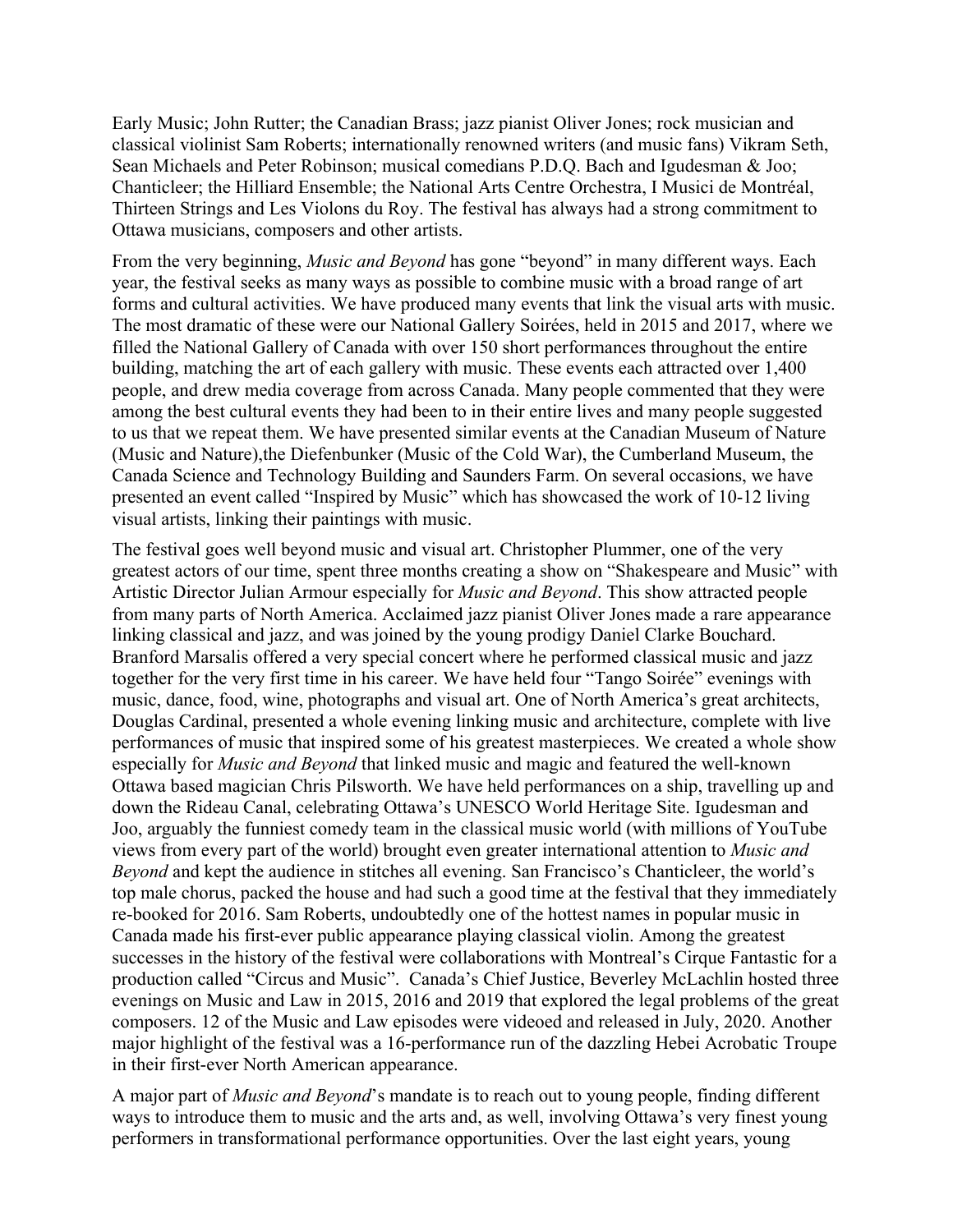people from local choirs, orchestras and jazz bands have had the opportunity to perform in public with Kathleen Battle, Emma Kirkby, Oliver Jones, Daniel Taylor and the Theatre of Early Music, Julie Nesrallah, Shannon Mercer and the Chamber Players of Canada. Activities for young people are plentiful each year, with the highlight being our annual massive 150-concert free Ottawa Family Music Expo. We have presented similar large outreach events at Ottawa's Cumberland Heritage Museum and Saunders Farm. In 2015, we introduced a new series for young people – our Pizza Concert series. Sponsored by Gabriel Pizza, everyone was treated to delicious pizza before enjoying an "up close and personal" concert where some of Canada's best musicians talked about the music they were performing. *Music and Beyond* offers a broad range of family-friendly programming and, each year, a significant number of free events. We work hard to keep our pricing extremely affordable – especially our young people's tickets and passes.

*Music and Beyond* strongly believes that music should be part of the life of every child, regardless of their economic circumstances. In 2014, *Music and Beyond* launched a detailed "Young People's Strategy" that includes a wide range of initiatives to help connect young people with music. This includes a year-round program called "Music and Beyond Reaches Out", which will bring live performances into schools.

*Music and Beyond* has always had the strongest possible commitment to composers of our time. Each year, an entire day is dedicated to music by Canadian composers, with an emphsis on Ottawa composers. Throughout the festival, we have offered music by living composers at the majority of our events. Some of the greatest composers of our time have had works performed and premiered. One of the most renowned film composers, Canadian Howard Shore, composed a piece especially for *Music and Beyond* that was broadcast across Canada. Morten Lauridsen, a composer performed regularly by choirs in every part of the world, came to Ottawa in 2015 to be part of a celebration of his music performed by a massed choir from eight Ottawa choral ensembles. A similar event in 2016 honoured the Norwegian composer Ola Gjeilo. Renowned writer Vikram Seth travelled to Ottawa from England for the landmark premiere of his *Rivered Earth* cycle, which he created with composer Alec Roth. We present dozens of world premieres each year. In 2018, *Music and Beyond* presented the premiere performances of a remarkable opera by jazz/classical composer Roddy Ellias that deals with the subject of homelessness and has all of the action carried out by puppets. It drew international attention and was presented again in an enhaced performance at the 2019 festival. Music *and Beyond*'s artistic director, Julian Armour has demonstrated a life-long commitment to promoting and presenting the music of composers from Ottawa, from across Canada and around the world.

In 2014, renowned Canadian artist Philip Craig created a stunning new image for *Music and Beyond* of a harlequin skilfully juggling a range of different "beyond" elements including musical instruments, a dancer, theatre masks, paintbrushes and an easel, and even a computer! This image is now at the forefront of our national and international branding.

In 2019, *Music and Beyond* presented its 10th anniversary festival and it was, without question, its most successful to date. According to 2019 surveys, 98.3% were satisfied with the 2019 festival, and 93.2% expressed a high level of satisfaction. 98.7% said they would recommend it to others. 99.1% say they are coming back in 2020. Almost everyone said that Music and Beyond enhanced their image of the National Capital Region.

In an article from July, 2017, Christophe Huss from Le Devoir (Montréal) called Music and Beyond *"...the most creative and interesting classical festival in the country."*

In April, 2018, Music and Beyond was named *Event of the Year* at the Ottawa Tourism Awards.